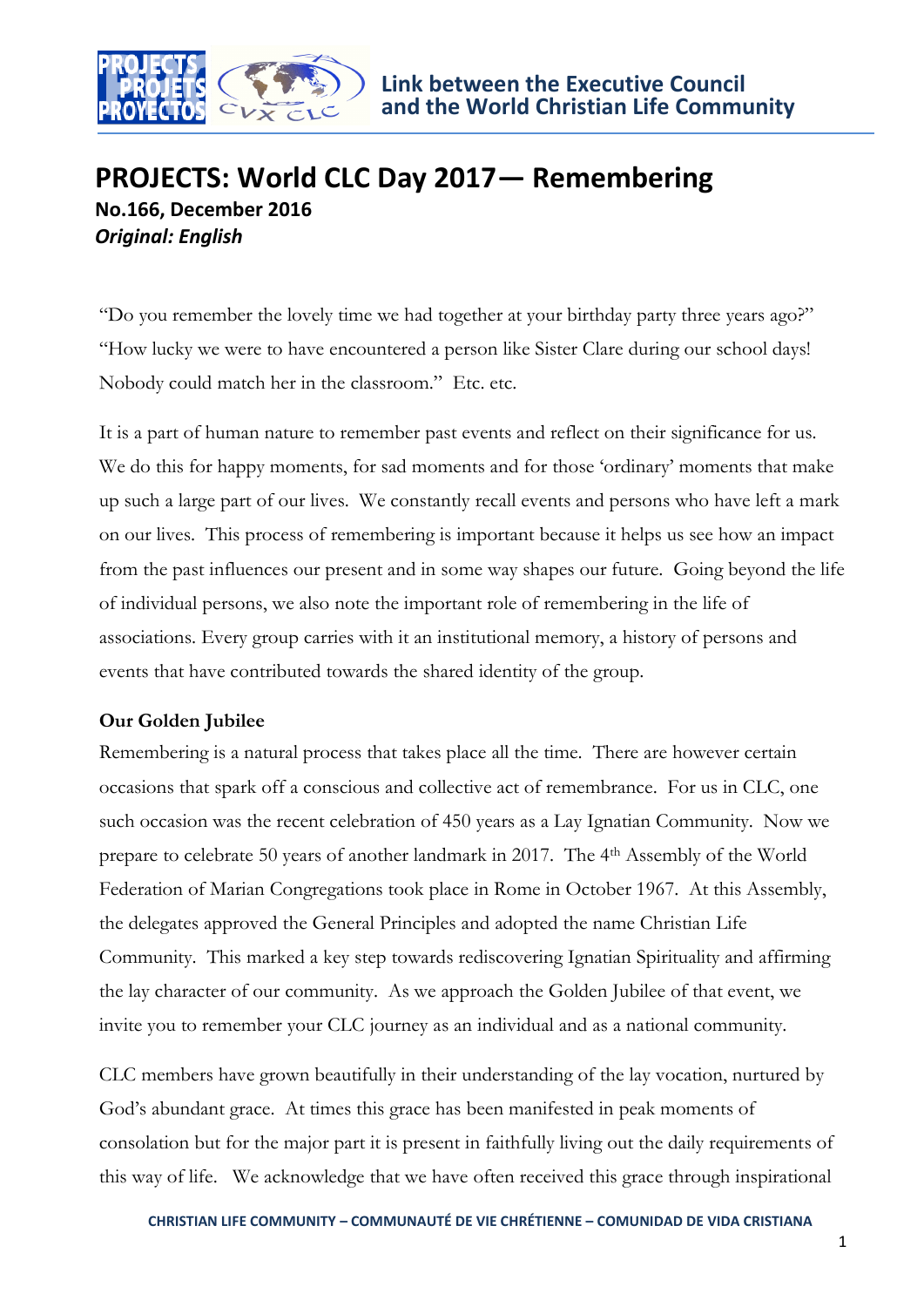

persons who have accompanied CLC members along their journey. The journey of individual members reflects in some way the collective journey of each national community. Every national community has its own history of grace. Every national community also owes a debt of gratitude to some wisdom figures who dared to walk this path and then showed others the way. On this Golden Jubilee, we invite you to remember with gratitude the graces received through your history and the special persons who mediated these graces.

We also remember how the Church has set us along this path towards a renewed identity and way of life. In 1948, Pope Pius XII affirmed the Ignatian origins of our community. The Second Vatican Council then opened up the way further, encouraging the laity to explore their full baptismal vocation. Today we continue to live out Ignatian Spirituality in daily life and explore the frontiers of the lay vocation, seeking to make our specific contribution to the life and mission of the Church. The gestures and language of Pope Francis, so familiar to us, are a constant reminder of this calling.

### **The Christian understanding of remembering**

When Jesus instructed his disciples "Do this in memory of me", he was not merely requesting them to recall the memory of the last supper and the breaking of bread. The Church has rightly interpreted this instruction as a mandate to not only recall the event but also re-create it constantly.

Let us keep this context in mind as we remember our graced history as CLC. Part of this remembering will be to recall the graces received and suitably express our gratitude for this. Another important aspect would be to make this history come alive by re-living these graces in our current situation. Our faith and experience show us that the graces received as part of a calling are a free gift, bestowed generously all along the journey. For our part, we need to identify and remove the inordinate attachments that obstruct the free flow of this grace. We recreate our graced history by gratefully acknowledging the past, applying its lessons to the present and laying this as the foundation for future dreams. Ignatius applies this in the